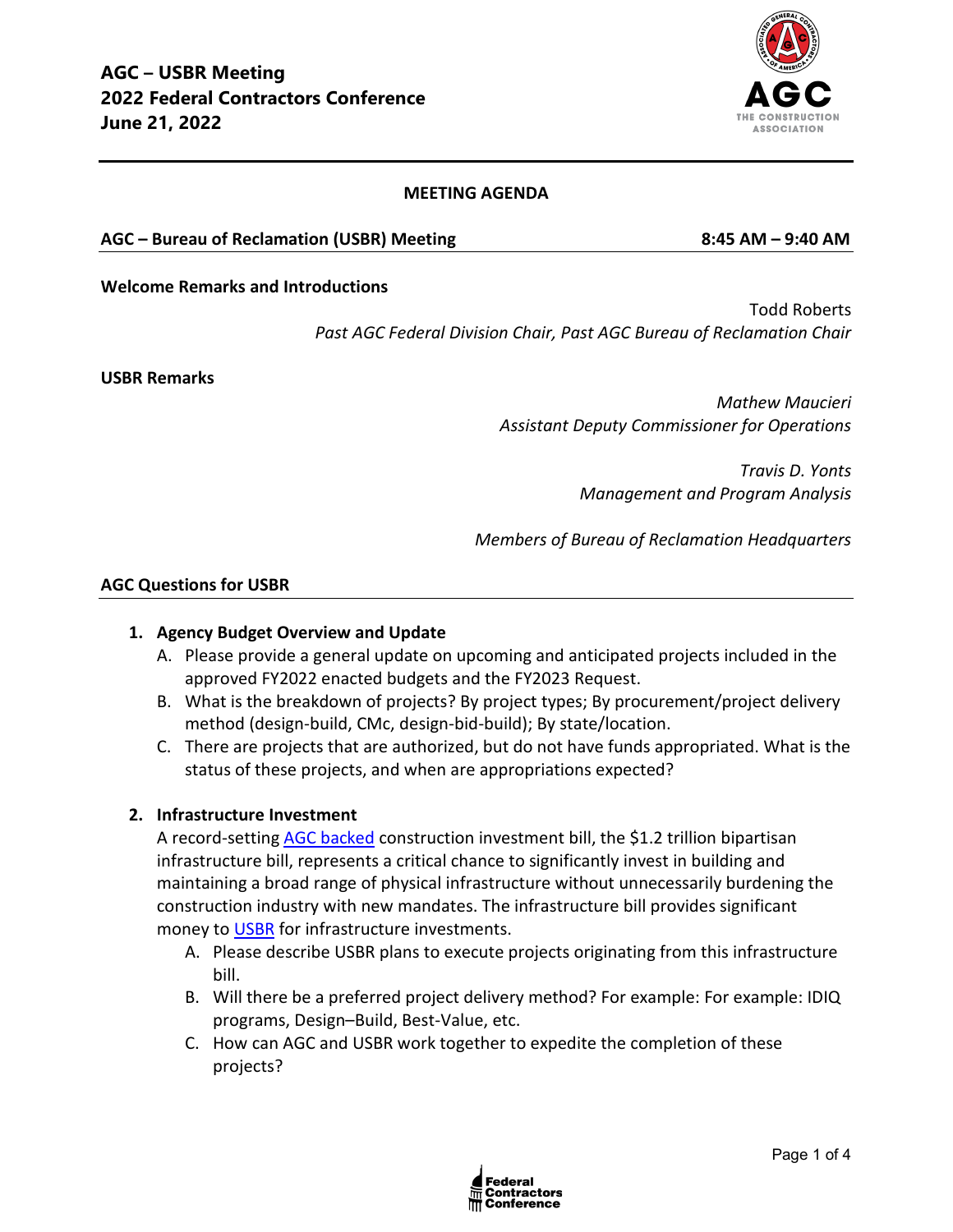

## **3. Contracting**

A. What do you see as the future program growth areas for the construction contracting community regarding the Reclamation program?

# **4. PLA Executive Order**

On February 4, 2022, President Biden signed a new [Executive Order on Use of Project Labor](https://nam12.safelinks.protection.outlook.com/?url=https%3A%2F%2Fwww.whitehouse.gov%2Fbriefing-room%2Fpresidential-actions%2F2022%2F02%2F04%2Fexecutive-order-on-use-of-project-labor-agreements-for-federal-construction-projects%2F&data=04%7C01%7Cjimmy.christianson%40agc.org%7C9a54ffe1775c4b33b2e708d9e8301d61%7C4602d740c1bb4d33b33a435efb6aa1bd%7C0%7C0%7C637796115617974723%7CUnknown%7CTWFpbGZsb3d8eyJWIjoiMC4wLjAwMDAiLCJQIjoiV2luMzIiLCJBTiI6Ik1haWwiLCJXVCI6Mn0%3D%7C3000&sdata=3UwKG%2FHFXcoGKt%2B802izNRlIVSQtUbx7E4yOMXgBSQs%3D&reserved=0)  [Agreements For Federal Construction Projects \(PLA\).](https://nam12.safelinks.protection.outlook.com/?url=https%3A%2F%2Fwww.whitehouse.gov%2Fbriefing-room%2Fpresidential-actions%2F2022%2F02%2F04%2Fexecutive-order-on-use-of-project-labor-agreements-for-federal-construction-projects%2F&data=04%7C01%7Cjimmy.christianson%40agc.org%7C9a54ffe1775c4b33b2e708d9e8301d61%7C4602d740c1bb4d33b33a435efb6aa1bd%7C0%7C0%7C637796115617974723%7CUnknown%7CTWFpbGZsb3d8eyJWIjoiMC4wLjAwMDAiLCJQIjoiV2luMzIiLCJBTiI6Ik1haWwiLCJXVCI6Mn0%3D%7C3000&sdata=3UwKG%2FHFXcoGKt%2B802izNRlIVSQtUbx7E4yOMXgBSQs%3D&reserved=0) When in effect, this Executive Order (E.O.) will require every prime contractor and subcontractor to engage in negotiation or agree to PLAs on federal construction projects valued at \$35 million or more. (AGC of America [statement\)](https://www.agc.org/news/2022/02/04/biden-order-imposing-project-labor-agreements-federal-projects-will-inflate-construction-costs) According to an AGC of Americ[a analysis o](https://www.agc.org/sites/default/files/Files/communications/New_Data_Weighs_on_Debate_Over_Project_Labor_Agreements.pdf)f data obtained via a [Construction Advocacy Fund-](https://constructionadvocacyfund.agc.org/?_zs=3Onnc1&_zl=qrBB8)financed lawsuit under the Freedom of Information Act, the Department of Defense federal construction agencies rejected PLA mandates 99.4 percent of the time even when encouraged to do so under the Obama Administration.

- A. How does USBR intend to apply it?
- B. How does USBR intend to pursue exemptions for its programs?

## **5. USBR and USACE Partnership**

Over the last several years, USBR and the U.S. Army Corps of Engineers (USACE) have solidified partnerships in a range of activities. Please explain where/what projects USBR is partnering or working closely with USACE.

- A. What USBR construction projects resemble those performed by USACE Civil Works, i.e., flood control, environmental restoration, dam and lock repair harbor maintenance dredging?
- B. What construction opportunities are there currently or in the future for those types of projects?

## **6. New Buy American Rule and Domestic Content Requirements**

On July 29, a prosed rule was released to amend to the FAR to add Buy American Act Requirements. The proposed rule increases the domestic content required to 60% with increases in two years to 70% and then 75% in five years. It permits acceptance of products and construction materials up to 6 years after publication of the rule which are unavailable at an acceptable cost. It also states that a higher price preference may be identified for critical end products and construction materials. However, the new requirements will not apply to Commercially Off The Shelf (COTS) items. The rule was initiated based on President Biden's Executive Order on [Ensuring the Future Is Made in All](https://www.whitehouse.gov/briefing-room/presidential-actions/2021/01/25/executive-order-on-ensuring-the-future-is-made-in-all-of-america-by-all-of-americas-workers/)  [of America by All of America's Workers.](https://www.whitehouse.gov/briefing-room/presidential-actions/2021/01/25/executive-order-on-ensuring-the-future-is-made-in-all-of-america-by-all-of-americas-workers/) AGC had several conversations with the White House and the Made in America Office to provide the construction industry's prospective. [AGC commented](https://www.regulations.gov/comment/FAR-2021-0008-0008) on this rule, and will continue to advocate for the construction industry to ensure that policy makers are well informed about the uniqueness of construction.

A. What does USBR see as impacts from these increased requirements to its contracts, material, and time estimates?

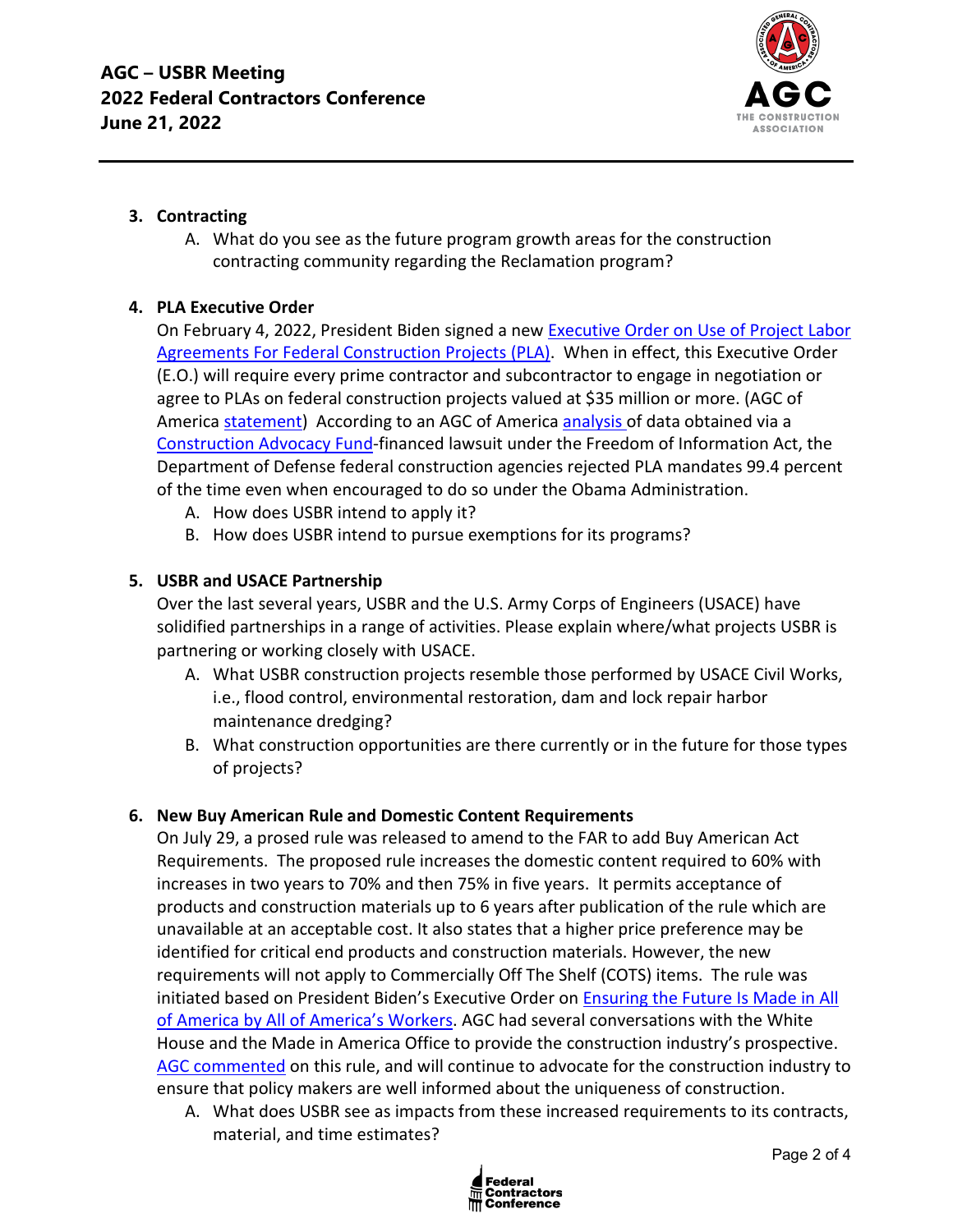

- B. What does USBR account for the impacts of these Buy American requirements in it cost estimates?
- C. How can AGC and USBR work together to address the challenges.

# **7. Partnering**

AGC believes that engaging in project-level partnering as committed team members with USBR will improve project execution, staff efficiency (USBR and contractor), safety, trust, and the project team relationships. AGC members have embraced partnering and are committed to bringing key decision makers into the fold in order to get the most out of the process. We see an opportunity to improve the process by getting a commitment from all parties attending to bring key decision makers (i.e. Design Manager, Contracting Officer, Contract Specialist, Project Manager, and Operation Manager, etc.).

- A. What is USBR's policy on Formal vs. Informal Partnering?
- B. Does USBR have a policy regarding what agency staff should participate in this process?
- C. If so, what is that policy and what can contractors do to help encourage attendance by key decision makers, particularly on large or complex projects?
- D. How does USBR ensure that partnering is actually followed through and abided by? What metrics are tracked from the date of partnering through project completion?
- E. How can AGC and USBR work together to increase partnering?

## **8. COVID-19**

On Sept. 9, 2021, President Biden issued Executive Order 14042, **[Ensuring Adequate COVID](https://www.whitehouse.gov/briefing-room/presidential-actions/2021/09/09/executive-order-on-ensuring-adequate-covid-safety-protocols-for-federal-contractors/)  [Safety Protocols for Federal Contractors](https://www.whitehouse.gov/briefing-room/presidential-actions/2021/09/09/executive-order-on-ensuring-adequate-covid-safety-protocols-for-federal-contractors/)**. This E.O. directs executive federal agencies to ensure compliance with all guidance for contractor or subcontractor workplace locations published by the **[Safer Federal Workplace Task Force](https://www.saferfederalworkforce.gov/new/)** (Task Force). These workplace safety protocols, including COVID-19 vaccine mandates, will apply to all covered contractor employees, including employees in covered contractor workplaces who are not working on a direct federal contract or contract-like instrument. Sept. 24, the Task Force issued **[Guidance](https://www.saferfederalworkforce.gov/downloads/Draft%20contractor%20guidance%20doc_20210922.pdf)  [for Federal Contractors and Subcontractors](https://www.saferfederalworkforce.gov/downloads/Draft%20contractor%20guidance%20doc_20210922.pdf)** implementing a broad vaccination mandate for direct federal contractors. Oct. 1, the **[FAR Council directed agencies](https://www.saferfederalworkforce.gov/contractors/)** to issue Class Deviations implementing these requirements, including a **[DoD Class Deviation](https://www.acq.osd.mil/dpap/policy/policyvault/USA001998-21-DPC.pdf)**.

AGC of America and two of its chapters, TEXO and AGC of Texas, filed their lawsuit on December 14, 2021, and immediately filed a motion for a Temporary Restraining Order (TRO) and a (second) preliminary injunction against the mandate that federal contractors require their employees to be fully vaccinated for COVID-19. (A GA court had issued a preliminary but nationwide injunction on Dec. 7, resulting in an extension of compliance date.) In addition, AGC submitted [regulatory comments](https://www.regulations.gov/comment/OMB-2021-0007-3355) laying out the same arguments as its lawsuit. The Administration issued [guidance](https://www.saferfederalworkforce.gov/contractors/) to hold implementation of the mandate pending a decision from the Eleventh Circuit regarding whether the existing nationwide freeze of the mandate should be maintained or not. AGC's motion for a preliminary injunction is still pending but